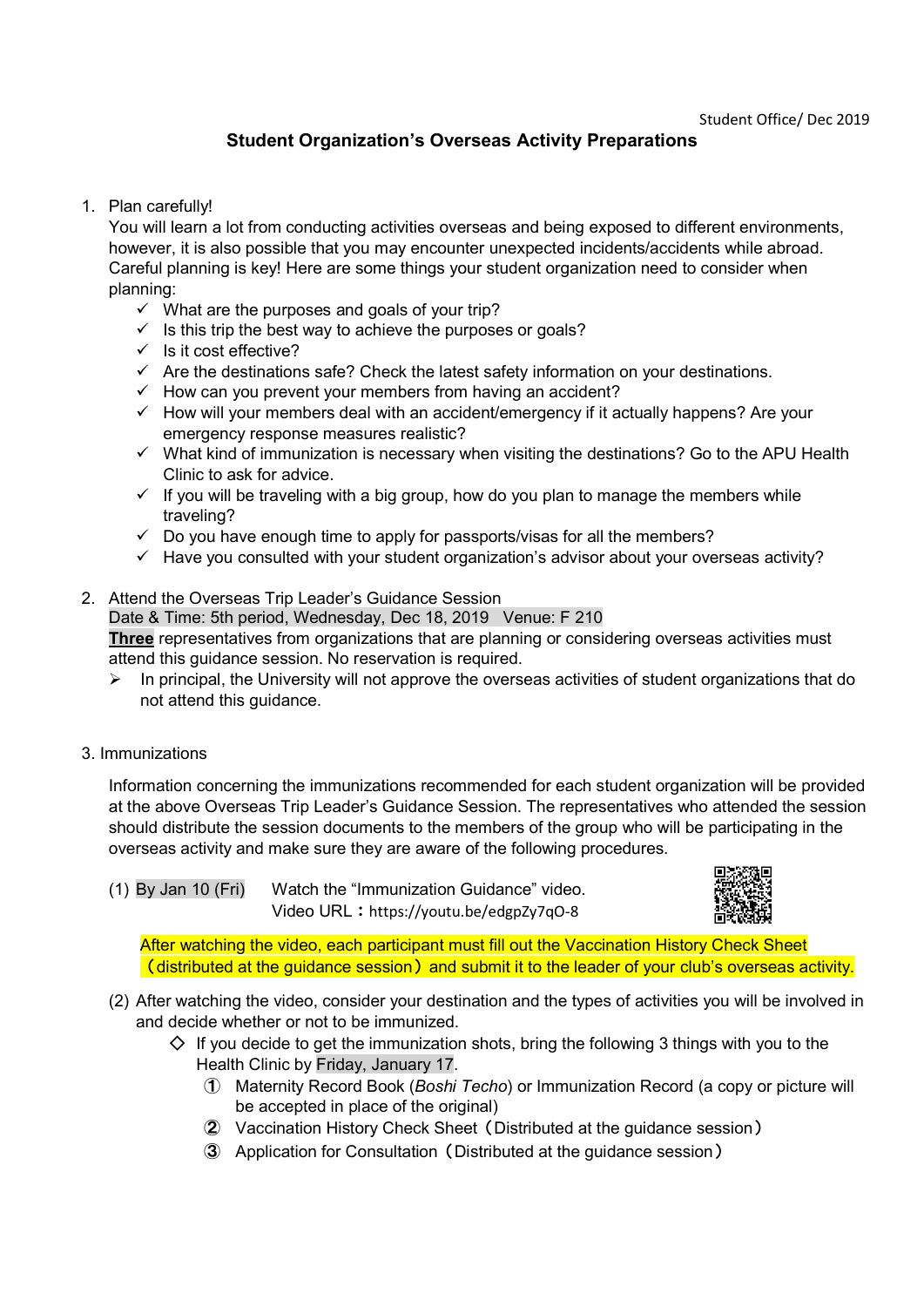◇ Overseas Activity Leaders

Please collect the Vaccination History Check Sheets for everyone in your organization going overseas and bring them to the Health Clinic by Friday, January 17.

- 4. Come up with risk management guidelines for your organization and share them with all of the members.
	- (1) All members participating in the overseas activity must watch the following 2 videos. ① Video on Overseas Safety Measures



Video URL: https://youtu.be/06w9o6Kf0Gw

※All members must conduct the "Tabi-Regi" registration procedures after watching the video.

(The registration process is all in Japanese. Please assist the members of your group who need help with Japanese.)

- - ② Video on Health Management:
		- Video URL: https://youtu.be/I6gNoAJSCm0
- (2) Come up with detailed safety measures for your organization using the sites below as reference. Share the guidelines with all of the members and confirm that everyone clearly understands the contents.
	- > Japanese Govt.(Japanese) https://www.anzen.mofa.go.jp/riskmap/
	- UK Govt. (English) https://www.gov.uk/browse/abroad/travel-abroad
	- US Govt. (English) https://travel.state.gov/content/travel/en/traveladvisories/traveladvisories.html/
	- > Japan's Ministry of Health, Labour, and Welfare (FORTH) (Japanese) http://www.forth.go.jp/
	- > Traveler's Health (CDC) (English) http://wwwnc.cdc.gov/Travel
	- Fit for Travel HP (English) http://www.fitfortravel.nhs.uk/home.aspx
- 5. Parent/Guardian & Student Consent Form for Overseas Activities
	- (1) All members participating in the overseas activity must inform their parents/legal guardians about trip details (flight schedule, accommodations, travel itinerary, and emergency contact information).
	- (2) Fill out the "Parent & Student Consent Form for Overseas Activities" (designated form) after receiving verbal consent from your parents/legal guardian.
		- $\checkmark$  Underage students must have a parent/guardian sign the consent form.
		- $\checkmark$  It is not necessary to submit the original form that needs to be filled out by parents/guardians. (It is possible to print out and submit a scanned copy of the original document filled out by a parent/guardian.)
		- Please be aware that the Student Office may contact your parents/guardian regarding this trip.
- 6. Make other travel arrangements such as flights, accommodations, etc.
- 7. Purchase Travel Insurance
	- $\triangleright$  All members participating in the overseas activity must purchase a travel insurance policy that will cover them for the entire travel period.
	- $\triangleright$  Members who are originally from the country the group will be traveling to and has insurance coverage in their home country are not required to purchase this travel insurance although it is strongly recommended.
	- $\triangleright$  Members must submit a copy of their insurance certificate to the University after purchase. Individuals with insurance certificates written in languages other than English or Japanese must translate the name of the insurance company, their name, period of coverage, and the insurance company's phone number in the margins of the certificate copy.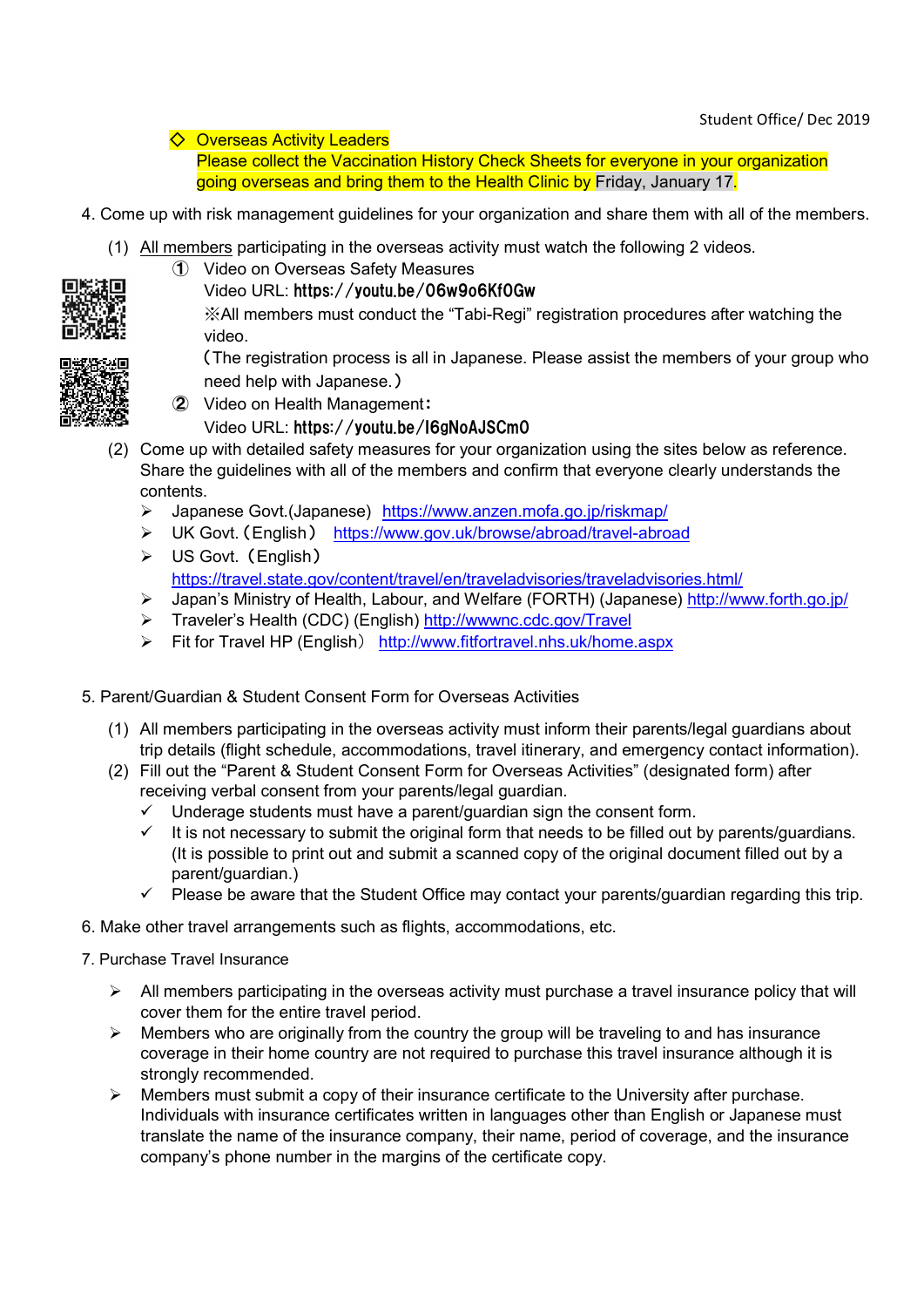Student Office/ Dec 2019

- $\triangleright$  Individuals who will be using a travel insurance policy included on their credit card (complimentary credit card travel insurance) must submit a copy that clearly states that the credit card is equipped with a complimentary travel insurance feature and that the insured person is the person participating in the overseas activity.
- $\triangleright$  Individuals may purchase insurance from different insurance companies. Members do not need to use the same company.
- 8. Submit the following documents to the Student Office on time.
	- $\triangleright$  There are many documents that you will need to collect from participants. Make sure you have sufficient time to prepare in order to submit the documents by the designated deadlines.
	- $\triangleright$  There are cases where the University may not give the organization approval to conduct the overseas activity depending on the activity content.

|    | <b>Document Name</b>                                                      | Form No.                                                                                                                                                                              | Deadline                                                                                                                                                                                                                                                                                                                                                                                                                                                                                               |
|----|---------------------------------------------------------------------------|---------------------------------------------------------------------------------------------------------------------------------------------------------------------------------------|--------------------------------------------------------------------------------------------------------------------------------------------------------------------------------------------------------------------------------------------------------------------------------------------------------------------------------------------------------------------------------------------------------------------------------------------------------------------------------------------------------|
| 1) | <b>Overseas Activities</b><br>Proposal & Map                              | <b>Registration System "Activity</b><br>Registration"<br>$\rightarrow$ "Overseas Activity Registration"                                                                               |                                                                                                                                                                                                                                                                                                                                                                                                                                                                                                        |
| 2) | List of Participants for<br>the Overseas Activity                         | Attach the Form Overseas 02<br>when you lodge the abovementioned<br>"Overseas Activity Registration" in<br>the Registration system                                                    | Friday, Jan 17<br>• Apply Online<br>• Please fill in all of the information you<br>have at this time. It is possible to make                                                                                                                                                                                                                                                                                                                                                                           |
| 3) | <b>Overseas Activities</b><br><b>Schedule Sheet</b>                       | Attach the Form Overseas 03<br>when you lodge the abovementioned<br>"Overseas Activity Registration" in<br>the Registration system<br>(Can be replaced with a free format<br>version) | changes at a later date if necessary.                                                                                                                                                                                                                                                                                                                                                                                                                                                                  |
| 4) | Parent & Student<br><b>Consent Form for</b><br><b>Overseas Activities</b> | Overseas 04                                                                                                                                                                           | Friday, January 24<br>* Submit to the Student Office once<br>you have received copies from all<br>participating members.<br>. If you are unable to submit all of the<br>members' copies by this date, please<br>send an email to:<br>stueca@apu.ac.jp with a date of when<br>you will be able to submit the<br>documents<br>$\cdot$ Arrange the documents in the same<br>order as the "List of Participants for the<br>Overseas Activity" (Overseas 02) when<br>submitting them to the Student Office. |
| 5) | Copy of Insurance<br>Certificate                                          | (Please use A4-sized paper.)                                                                                                                                                          |                                                                                                                                                                                                                                                                                                                                                                                                                                                                                                        |
| 6) | Copy of Passport                                                          |                                                                                                                                                                                       |                                                                                                                                                                                                                                                                                                                                                                                                                                                                                                        |

## 9. Pre-Departure

- $\triangleright$  All members participating in the overseas activity must have a copy of the Overseas Activities Proposal and the Overseas Activities Schedule Sheet that were submitted to the Student Office as well as the Emergency Contact Card (handed out at the Overseas Trip Leader's Guidance) with them while traveling.
- $\triangleright$  Please inform the Student Office if the trip leader forgets their mobile phone or if their phone number changes.
- $\triangleright$  Make sure to inform your advisor of the trip details prior to departure if you are a member of an organization with an advisor.

## 10. During the Overseas Activity

 $\triangleright$  Keep an eye out for safety updates and always prioritize safety during your activities.